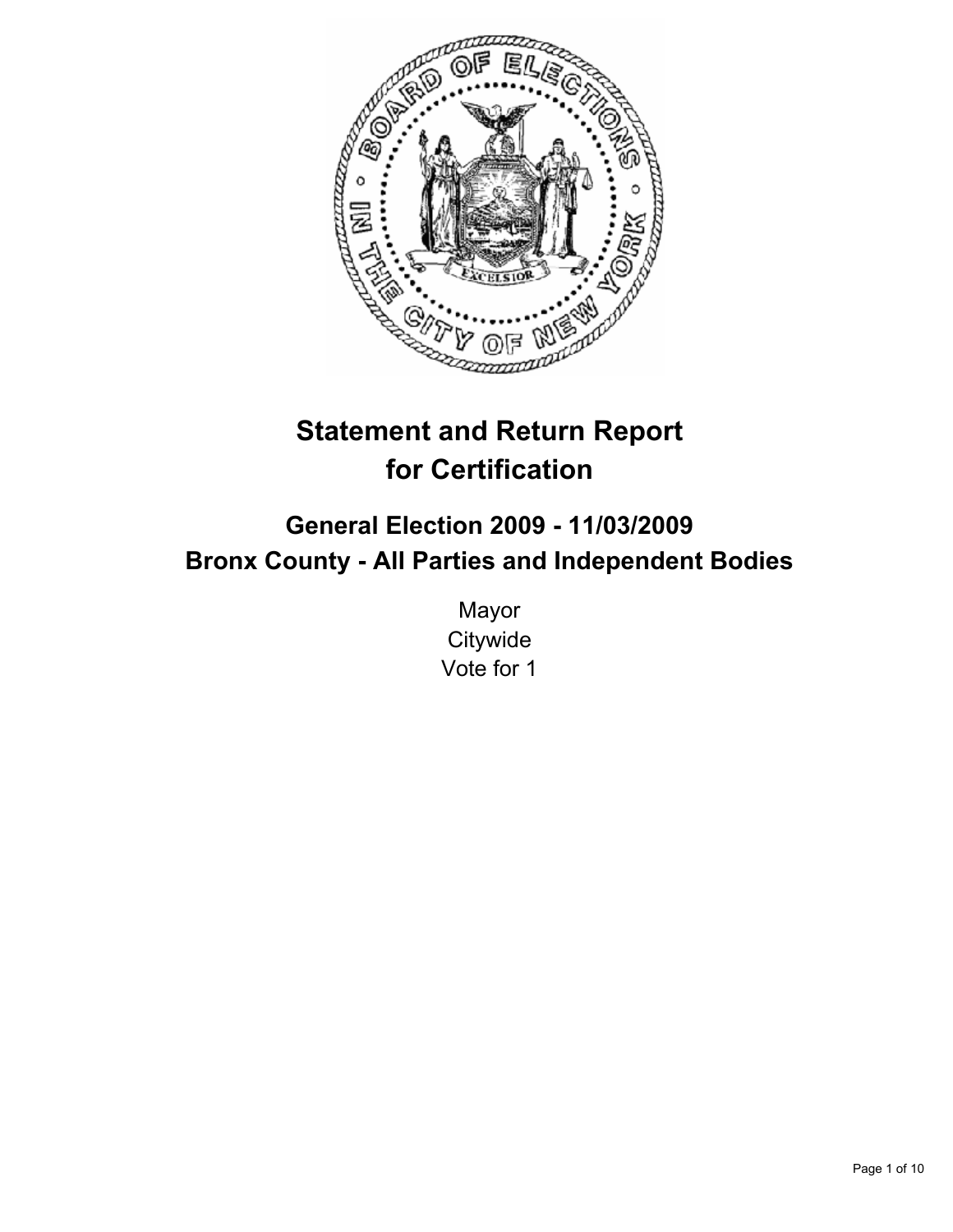

| <b>PUBLIC COUNTER</b>                               | 13,844          |
|-----------------------------------------------------|-----------------|
| <b>EMERGENCY</b>                                    | 38              |
| ABSENTEE/MILITARY                                   | 129             |
| <b>AFFIDAVIT</b>                                    | 228             |
| <b>Total Ballots</b>                                | 14,239          |
| WILLIAM C THOMPSON JR. (DEMOCRATIC)                 | 8,896           |
| MICHAEL R BLOOMBERG (REPUBLICAN)                    | 3,674           |
| MICHAEL R BLOOMBERG (INDEPENDENCE/JOBS & EDUCATION) | 970             |
| STEPHEN CHRISTOPHER (CONSERVATIVE)                  | 96              |
| WILLIAM C THOMPSON JR. (WORKING FAMILIES)           | 170             |
| FRANCISCA VILLAR (SOCIALISM & LIB)                  | 20              |
| DAN FEIN (SOCIALIST WORKER)                         | 8               |
| <b>BILLY TALEN (GREEN)</b>                          | 37              |
| JIMMY MCMILLAN (RENT IS TOO HIGH)                   | 27              |
| JOSEPH DOBRIAN (LIBERTARIAN)                        | 12 <sup>°</sup> |
| <b>Total Votes</b>                                  | 13,910          |
| Unrecorded                                          | 329             |

| PUBLIC COUNTER                                      | 11,024 |
|-----------------------------------------------------|--------|
| <b>EMERGENCY</b>                                    | 2      |
| ABSENTEE/MILITARY                                   | 168    |
| <b>AFFIDAVIT</b>                                    | 172    |
| <b>Total Ballots</b>                                | 11,366 |
| WILLIAM C THOMPSON JR. (DEMOCRATIC)                 | 8,150  |
| MICHAEL R BLOOMBERG (REPUBLICAN)                    | 2,103  |
| MICHAEL R BLOOMBERG (INDEPENDENCE/JOBS & EDUCATION) | 507    |
| STEPHEN CHRISTOPHER (CONSERVATIVE)                  | 47     |
| WILLIAM C THOMPSON JR. (WORKING FAMILIES)           | 135    |
| FRANCISCA VILLAR (SOCIALISM & LIB)                  | 17     |
| DAN FEIN (SOCIALIST WORKER)                         | 8      |
| <b>BILLY TALEN (GREEN)</b>                          | 29     |
| JIMMY MCMILLAN (RENT IS TOO HIGH)                   | 15     |
| JOSEPH DOBRIAN (LIBERTARIAN)                        | 1      |
| MARK E-BEY (WRITE-IN)                               | 1      |
| WILLIAM C THOMPOSON JR (WRITE-IN)                   |        |
| <b>Total Votes</b>                                  | 11,014 |
| Unrecorded                                          | 352    |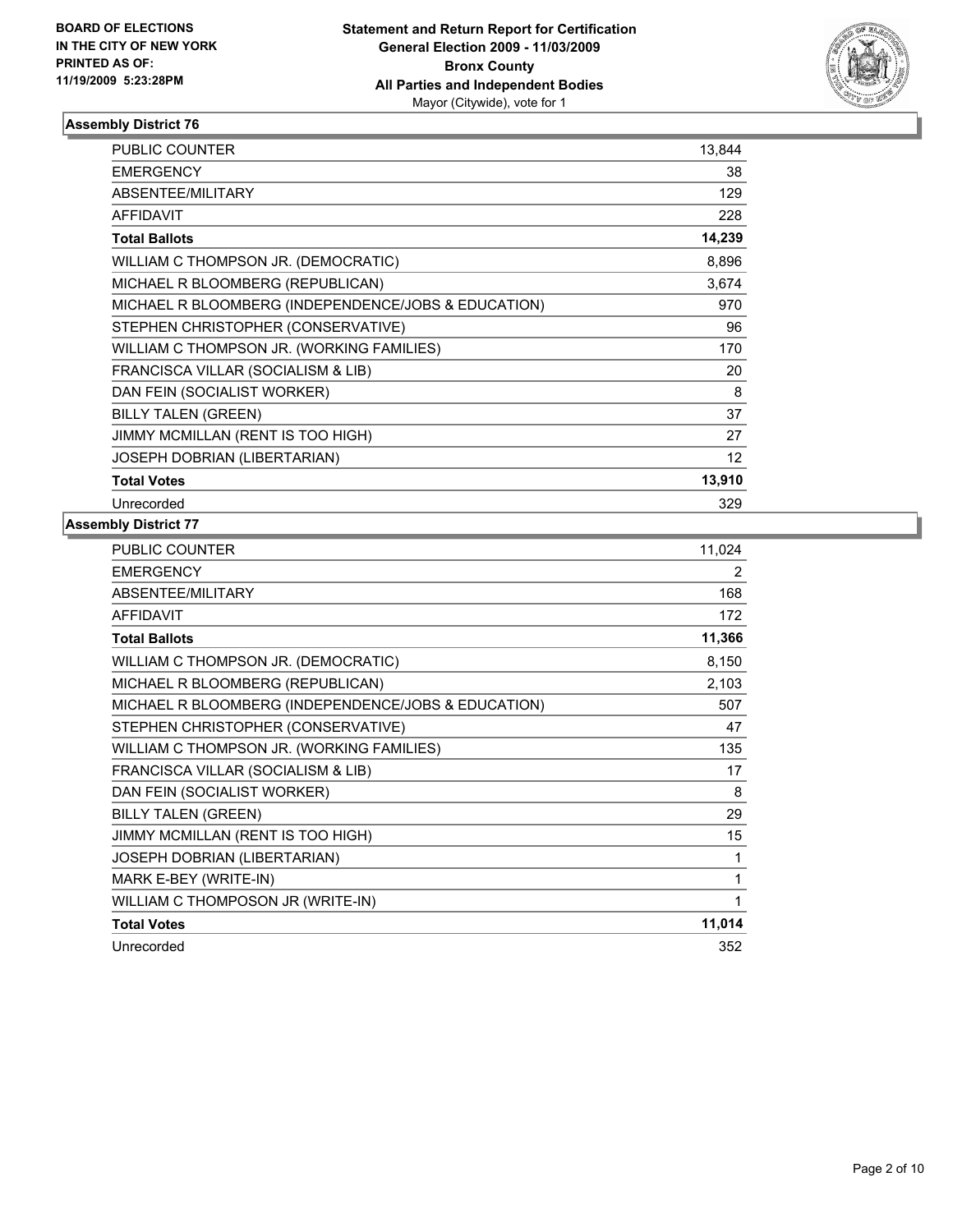

| <b>PUBLIC COUNTER</b>                               | 8,843 |
|-----------------------------------------------------|-------|
| <b>EMERGENCY</b>                                    | 8     |
| ABSENTEE/MILITARY                                   | 175   |
| <b>AFFIDAVIT</b>                                    | 136   |
| <b>Total Ballots</b>                                | 9,162 |
| WILLIAM C THOMPSON JR. (DEMOCRATIC)                 | 5,319 |
| MICHAEL R BLOOMBERG (REPUBLICAN)                    | 2,647 |
| MICHAEL R BLOOMBERG (INDEPENDENCE/JOBS & EDUCATION) | 722   |
| STEPHEN CHRISTOPHER (CONSERVATIVE)                  | 67    |
| WILLIAM C THOMPSON JR. (WORKING FAMILIES)           | 115   |
| FRANCISCA VILLAR (SOCIALISM & LIB)                  | 28    |
| DAN FEIN (SOCIALIST WORKER)                         | 9     |
| <b>BILLY TALEN (GREEN)</b>                          | 19    |
| JIMMY MCMILLAN (RENT IS TOO HIGH)                   | 19    |
| JOSEPH DOBRIAN (LIBERTARIAN)                        | 13    |
| FRANCISCO SPIES (WRITE-IN)                          | 1     |
| <b>IVERKA SPIES (WRITE-IN)</b>                      | 1     |
| MANUS WARD (WRITE-IN)                               | 1     |
| SALLIE L.YOUNG (WRITE-IN)                           | 1     |
| <b>Total Votes</b>                                  | 8,962 |
| Unrecorded                                          | 200   |

| <b>PUBLIC COUNTER</b>                               | 12,825 |
|-----------------------------------------------------|--------|
| <b>EMERGENCY</b>                                    | 90     |
| ABSENTEE/MILITARY                                   | 156    |
| <b>AFFIDAVIT</b>                                    | 159    |
| <b>Total Ballots</b>                                | 13,230 |
| WILLIAM C THOMPSON JR. (DEMOCRATIC)                 | 9,490  |
| MICHAEL R BLOOMBERG (REPUBLICAN)                    | 2,483  |
| MICHAEL R BLOOMBERG (INDEPENDENCE/JOBS & EDUCATION) | 639    |
| STEPHEN CHRISTOPHER (CONSERVATIVE)                  | 41     |
| WILLIAM C THOMPSON JR. (WORKING FAMILIES)           | 149    |
| FRANCISCA VILLAR (SOCIALISM & LIB)                  | 22     |
| DAN FEIN (SOCIALIST WORKER)                         | 5      |
| <b>BILLY TALEN (GREEN)</b>                          | 16     |
| JIMMY MCMILLAN (RENT IS TOO HIGH)                   | 15     |
| JOSEPH DOBRIAN (LIBERTARIAN)                        | 6      |
| JASMINE NESBIT (WRITE-IN)                           | 1      |
| <b>Total Votes</b>                                  | 12,867 |
| Unrecorded                                          | 363    |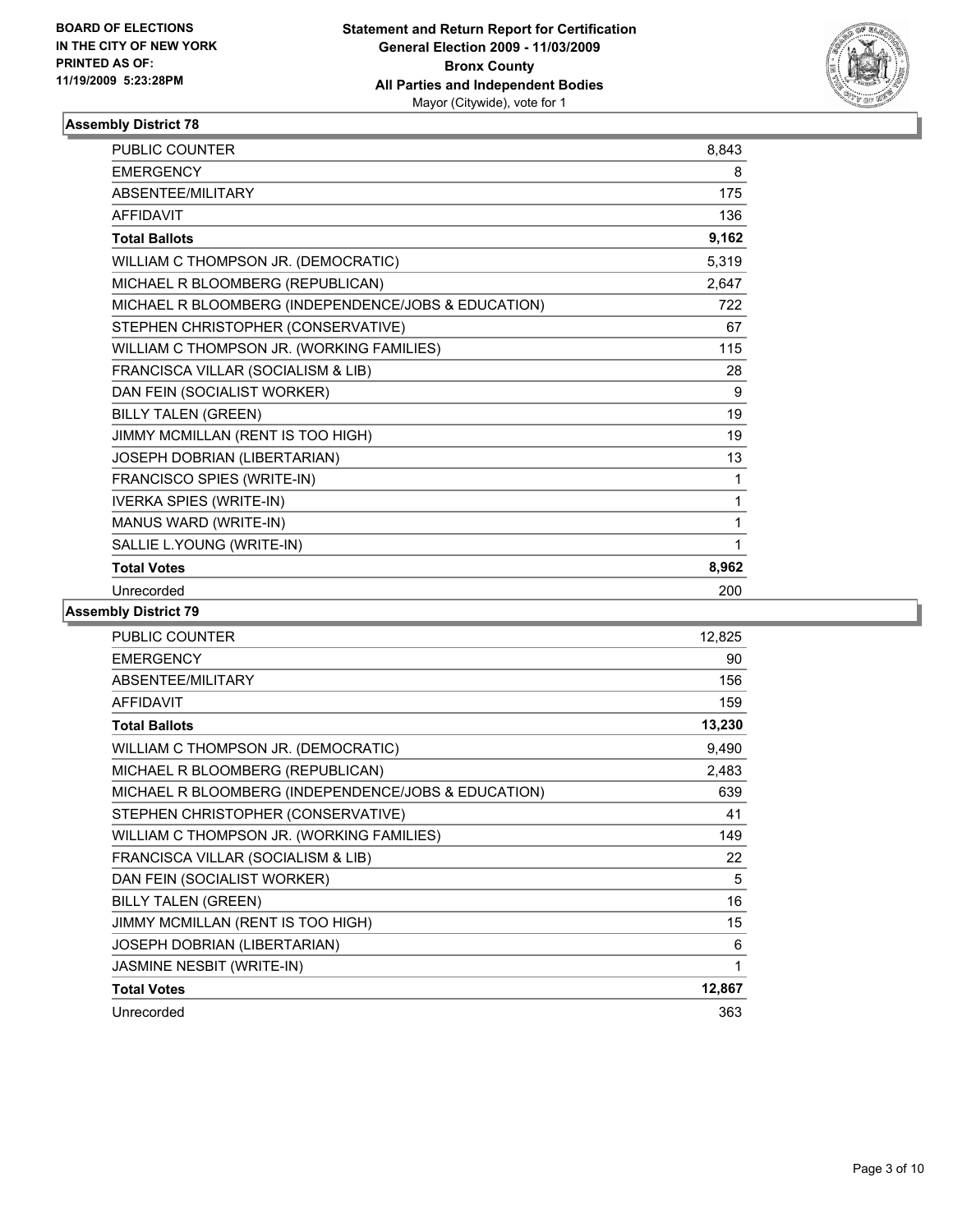

| <b>PUBLIC COUNTER</b>                               | 13,928         |
|-----------------------------------------------------|----------------|
| <b>EMERGENCY</b>                                    | 65             |
| ABSENTEE/MILITARY                                   | 406            |
| <b>AFFIDAVIT</b>                                    | 173            |
| <b>Total Ballots</b>                                | 14,572         |
| WILLIAM C THOMPSON JR. (DEMOCRATIC)                 | 6,388          |
| MICHAEL R BLOOMBERG (REPUBLICAN)                    | 5,823          |
| MICHAEL R BLOOMBERG (INDEPENDENCE/JOBS & EDUCATION) | 1,505          |
| STEPHEN CHRISTOPHER (CONSERVATIVE)                  | 235            |
| WILLIAM C THOMPSON JR. (WORKING FAMILIES)           | 203            |
| FRANCISCA VILLAR (SOCIALISM & LIB)                  | 34             |
| DAN FEIN (SOCIALIST WORKER)                         | 8              |
| <b>BILLY TALEN (GREEN)</b>                          | 58             |
| JIMMY MCMILLAN (RENT IS TOO HIGH)                   | 17             |
| JOSEPH DOBRIAN (LIBERTARIAN)                        | 12             |
| BARBARA TURKEWITZ (WRITE-IN)                        | $\overline{2}$ |
| PAUGH SHADOW (WRITE-IN)                             | 1              |
| PAUGH W SHADOW (WRITE-IN)                           | 1              |
| <b>Total Votes</b>                                  | 14,287         |
| Unrecorded                                          | 285            |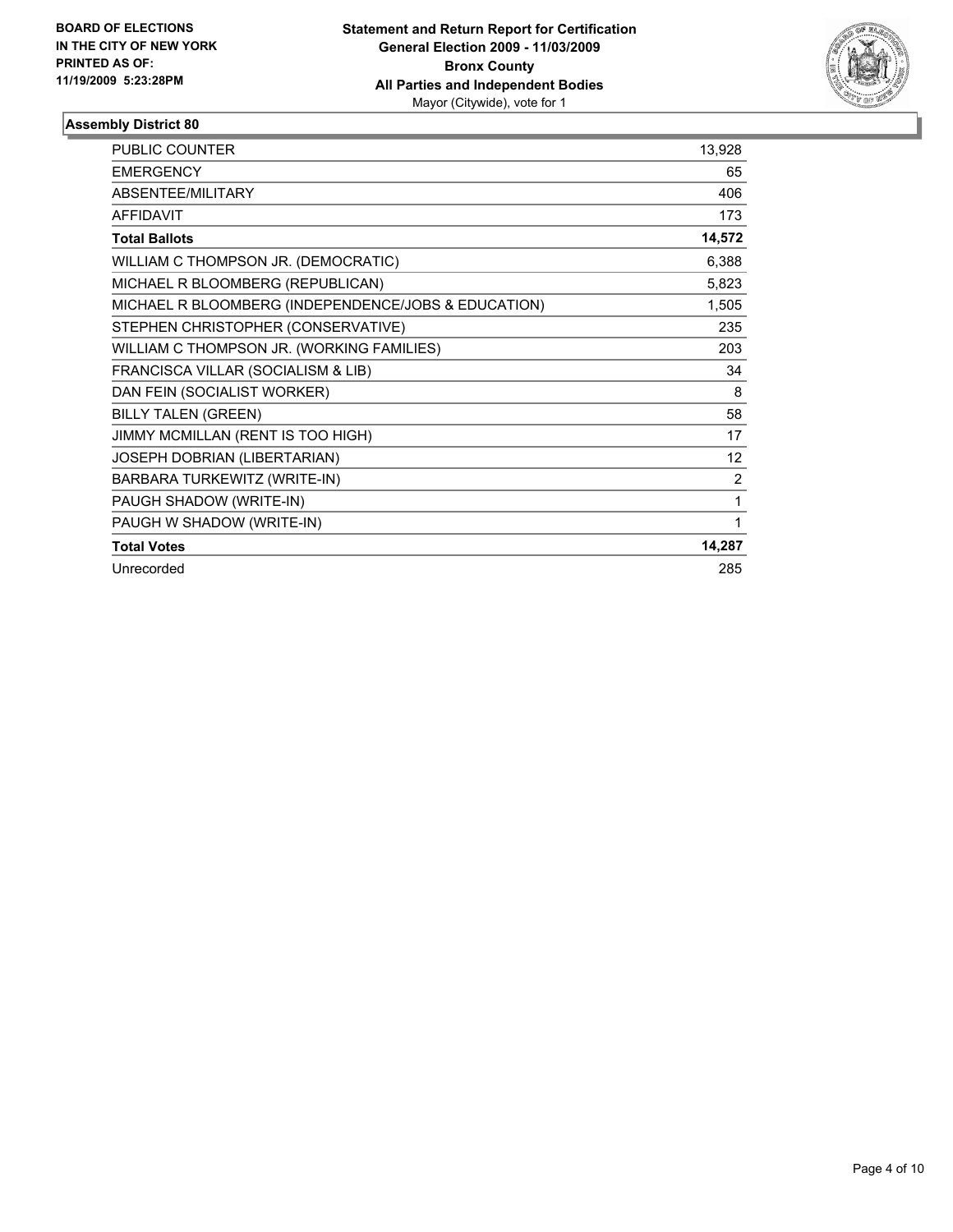

| <b>PUBLIC COUNTER</b>                               | 17,935       |
|-----------------------------------------------------|--------------|
| <b>EMERGENCY</b>                                    | 160          |
| ABSENTEE/MILITARY                                   | 584          |
| <b>AFFIDAVIT</b>                                    | 143          |
| <b>Total Ballots</b>                                | 18,822       |
| WILLIAM C THOMPSON JR. (DEMOCRATIC)                 | 6,840        |
| MICHAEL R BLOOMBERG (REPUBLICAN)                    | 7,622        |
| MICHAEL R BLOOMBERG (INDEPENDENCE/JOBS & EDUCATION) | 3,012        |
| STEPHEN CHRISTOPHER (CONSERVATIVE)                  | 324          |
| WILLIAM C THOMPSON JR. (WORKING FAMILIES)           | 372          |
| FRANCISCA VILLAR (SOCIALISM & LIB)                  | 41           |
| DAN FEIN (SOCIALIST WORKER)                         | 37           |
| <b>BILLY TALEN (GREEN)</b>                          | 130          |
| JIMMY MCMILLAN (RENT IS TOO HIGH)                   | 44           |
| JOSEPH DOBRIAN (LIBERTARIAN)                        | 16           |
| ANTHONY WEINER (WRITE-IN)                           | $\mathbf{1}$ |
| CIATTA BAYSAH (WRITE-IN)                            | $\mathbf{1}$ |
| EDWARD I. KOCH (WRITE-IN)                           | $\mathbf{1}$ |
| <b>GERALD PINSKEY (WRITE-IN)</b>                    | $\mathbf{1}$ |
| JEFFERY FEDER (WRITE-IN)                            | $\mathbf{1}$ |
| JOSHUA B. ISAACSON (WRITE-IN)                       | 1            |
| K-SEA B.D. CAREY (WRITE-IN)                         | $\mathbf{1}$ |
| MICHAEL R BLOOMBERG (WRITE-IN)                      | 3            |
| RABBI SCHLOMO CARLEBACH (WRITE-IN)                  | $\mathbf{1}$ |
| RUDOLPH GIULIANI (WRITE-IN)                         | $\mathbf{1}$ |
| <b>Total Votes</b>                                  | 18,450       |
| Unrecorded                                          | 372          |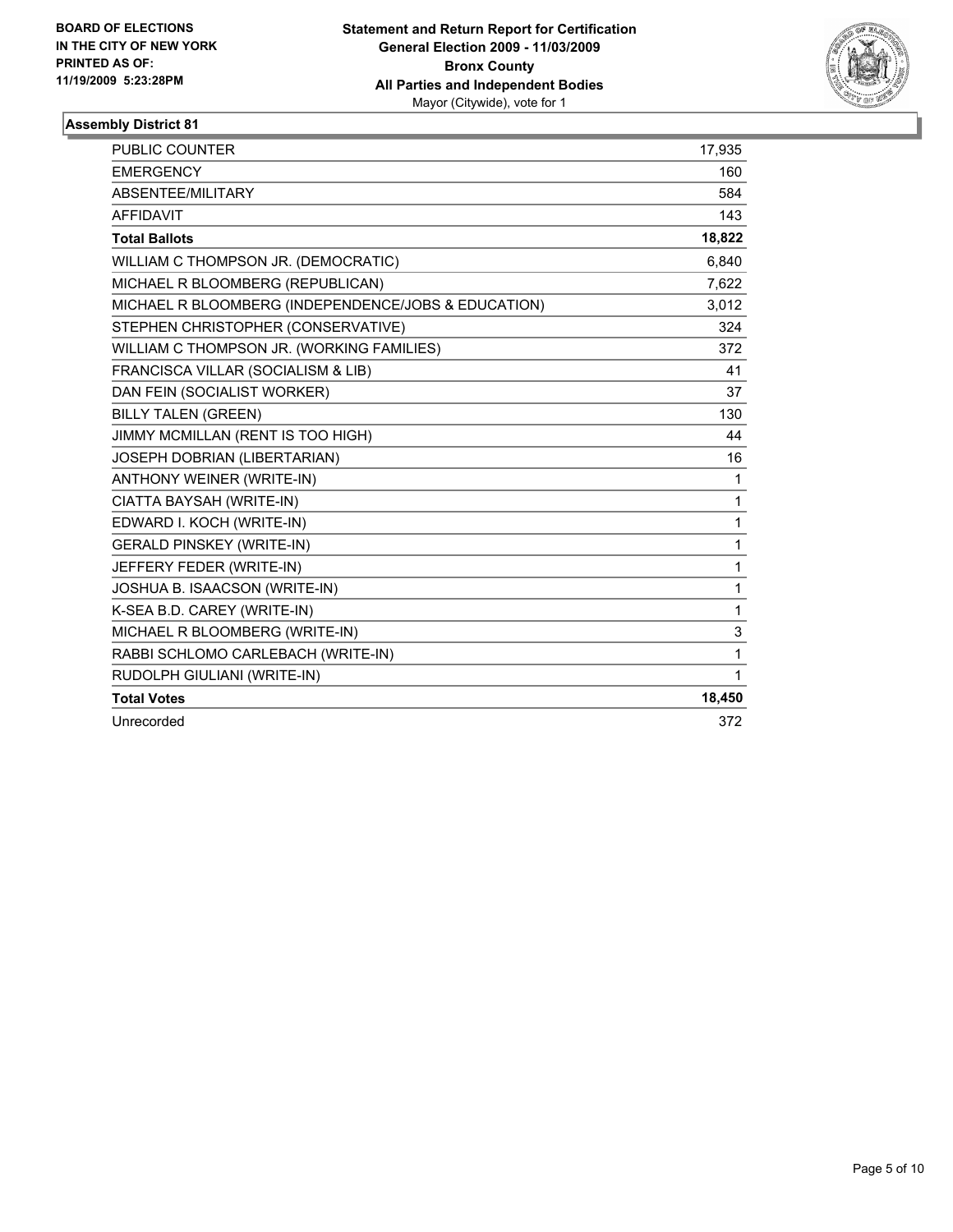

| <b>PUBLIC COUNTER</b>                               | 20,601 |
|-----------------------------------------------------|--------|
| <b>EMERGENCY</b>                                    | 76     |
| ABSENTEE/MILITARY                                   | 453    |
| <b>AFFIDAVIT</b>                                    | 131    |
| <b>Total Ballots</b>                                | 21,261 |
| WILLIAM C THOMPSON JR. (DEMOCRATIC)                 | 10,096 |
| MICHAEL R BLOOMBERG (REPUBLICAN)                    | 8,020  |
| MICHAEL R BLOOMBERG (INDEPENDENCE/JOBS & EDUCATION) | 1,905  |
| STEPHEN CHRISTOPHER (CONSERVATIVE)                  | 453    |
| WILLIAM C THOMPSON JR. (WORKING FAMILIES)           | 297    |
| FRANCISCA VILLAR (SOCIALISM & LIB)                  | 22     |
| DAN FEIN (SOCIALIST WORKER)                         | 22     |
| <b>BILLY TALEN (GREEN)</b>                          | 64     |
| JIMMY MCMILLAN (RENT IS TOO HIGH)                   | 27     |
| JOSEPH DOBRIAN (LIBERTARIAN)                        | 25     |
| ANTHONY WEINER (WRITE-IN)                           | 1      |
| DEMSI SCHANEL (WRITE-IN)                            | 1      |
| DONA FELA (WRITE-IN)                                | 1      |
| <b>Total Votes</b>                                  | 20,934 |
| Unrecorded                                          | 327    |

| <b>PUBLIC COUNTER</b>                               | 13,585 |
|-----------------------------------------------------|--------|
| <b>EMERGENCY</b>                                    | 28     |
| <b>ABSENTEE/MILITARY</b>                            | 256    |
| <b>AFFIDAVIT</b>                                    | 101    |
| <b>Total Ballots</b>                                | 13,970 |
| WILLIAM C THOMPSON JR. (DEMOCRATIC)                 | 10,115 |
| MICHAEL R BLOOMBERG (REPUBLICAN)                    | 2,552  |
| MICHAEL R BLOOMBERG (INDEPENDENCE/JOBS & EDUCATION) | 718    |
| STEPHEN CHRISTOPHER (CONSERVATIVE)                  | 64     |
| WILLIAM C THOMPSON JR. (WORKING FAMILIES)           | 176    |
| FRANCISCA VILLAR (SOCIALISM & LIB)                  | 10     |
| DAN FEIN (SOCIALIST WORKER)                         | 7      |
| <b>BILLY TALEN (GREEN)</b>                          | 22     |
| JIMMY MCMILLAN (RENT IS TOO HIGH)                   | 14     |
| JOSEPH DOBRIAN (LIBERTARIAN)                        | 6      |
| <b>TYRRELL EILAHOL (WRITE-IN)</b>                   | 1      |
| <b>Total Votes</b>                                  | 13,685 |
| Unrecorded                                          | 285    |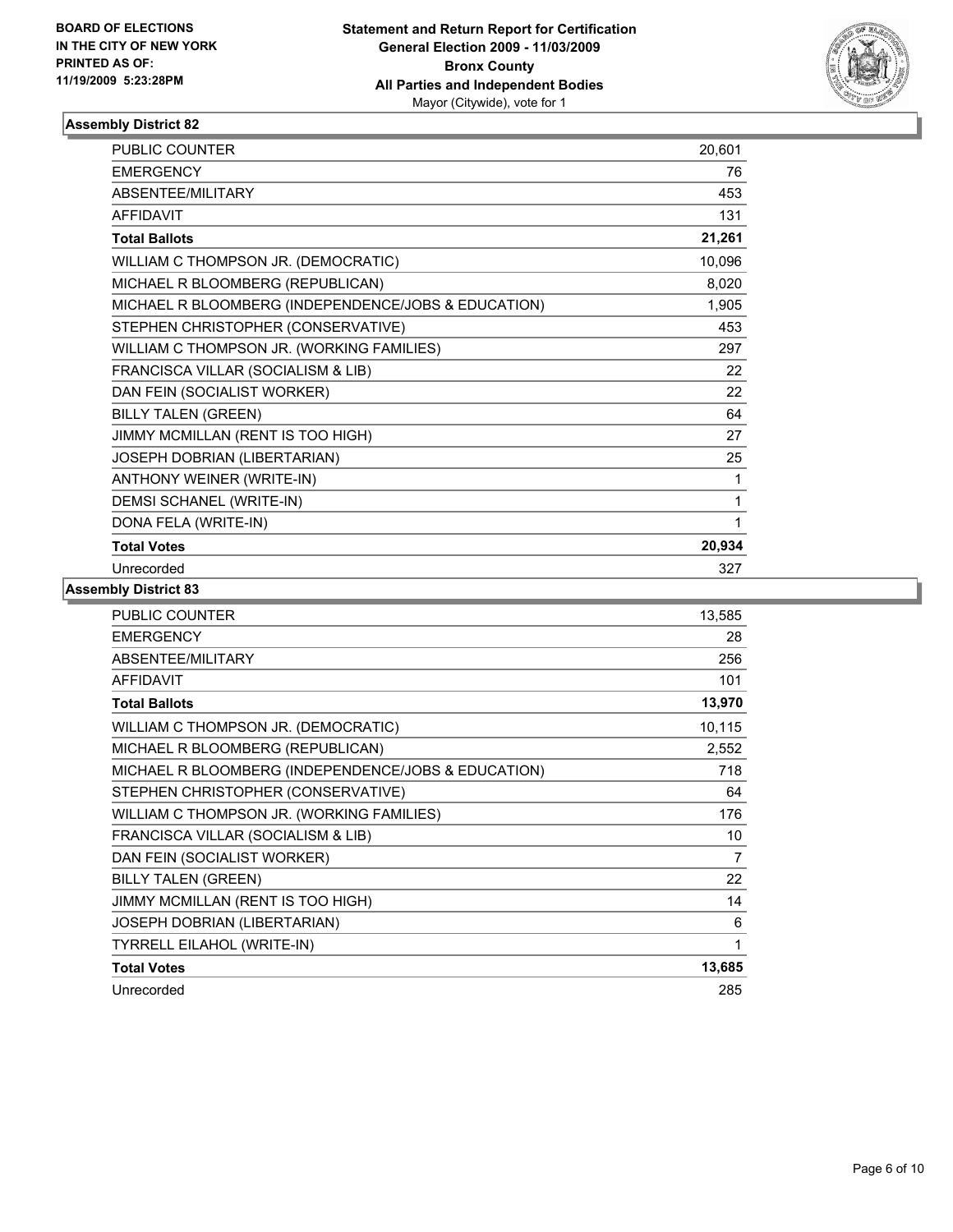

| <b>PUBLIC COUNTER</b>                               | 11,377 |
|-----------------------------------------------------|--------|
| <b>EMERGENCY</b>                                    | 49     |
| ABSENTEE/MILITARY                                   | 83     |
| <b>AFFIDAVIT</b>                                    | 162    |
| <b>Total Ballots</b>                                | 11,671 |
| WILLIAM C THOMPSON JR. (DEMOCRATIC)                 | 7,722  |
| MICHAEL R BLOOMBERG (REPUBLICAN)                    | 2,541  |
| MICHAEL R BLOOMBERG (INDEPENDENCE/JOBS & EDUCATION) | 615    |
| STEPHEN CHRISTOPHER (CONSERVATIVE)                  | 60     |
| WILLIAM C THOMPSON JR. (WORKING FAMILIES)           | 133    |
| FRANCISCA VILLAR (SOCIALISM & LIB)                  | 22     |
| DAN FEIN (SOCIALIST WORKER)                         | 6      |
| <b>BILLY TALEN (GREEN)</b>                          | 23     |
| JIMMY MCMILLAN (RENT IS TOO HIGH)                   | 13     |
| JOSEPH DOBRIAN (LIBERTARIAN)                        | 8      |
| WILLIAM DELOATCH (WRITE-IN)                         | 1      |
| <b>Total Votes</b>                                  | 11,144 |
| Unrecorded                                          | 527    |

| <b>PUBLIC COUNTER</b>                               | 11,382 |
|-----------------------------------------------------|--------|
| <b>EMERGENCY</b>                                    | 81     |
| ABSENTEE/MILITARY                                   | 126    |
| <b>AFFIDAVIT</b>                                    | 129    |
| <b>Total Ballots</b>                                | 11,718 |
| WILLIAM C THOMPSON JR. (DEMOCRATIC)                 | 8,027  |
| MICHAEL R BLOOMBERG (REPUBLICAN)                    | 2,527  |
| MICHAEL R BLOOMBERG (INDEPENDENCE/JOBS & EDUCATION) | 610    |
| STEPHEN CHRISTOPHER (CONSERVATIVE)                  | 44     |
| WILLIAM C THOMPSON JR. (WORKING FAMILIES)           | 113    |
| FRANCISCA VILLAR (SOCIALISM & LIB)                  | 21     |
| DAN FEIN (SOCIALIST WORKER)                         | 8      |
| <b>BILLY TALEN (GREEN)</b>                          | 23     |
| JIMMY MCMILLAN (RENT IS TOO HIGH)                   | 18     |
| JOSEPH DOBRIAN (LIBERTARIAN)                        | 3      |
| THE NAKED COWBOY (WRITE-IN)                         | 1      |
| WILLIAM C THOMPSON (WRITE-IN)                       | 1      |
| <b>Total Votes</b>                                  | 11,396 |
| Unrecorded                                          | 322    |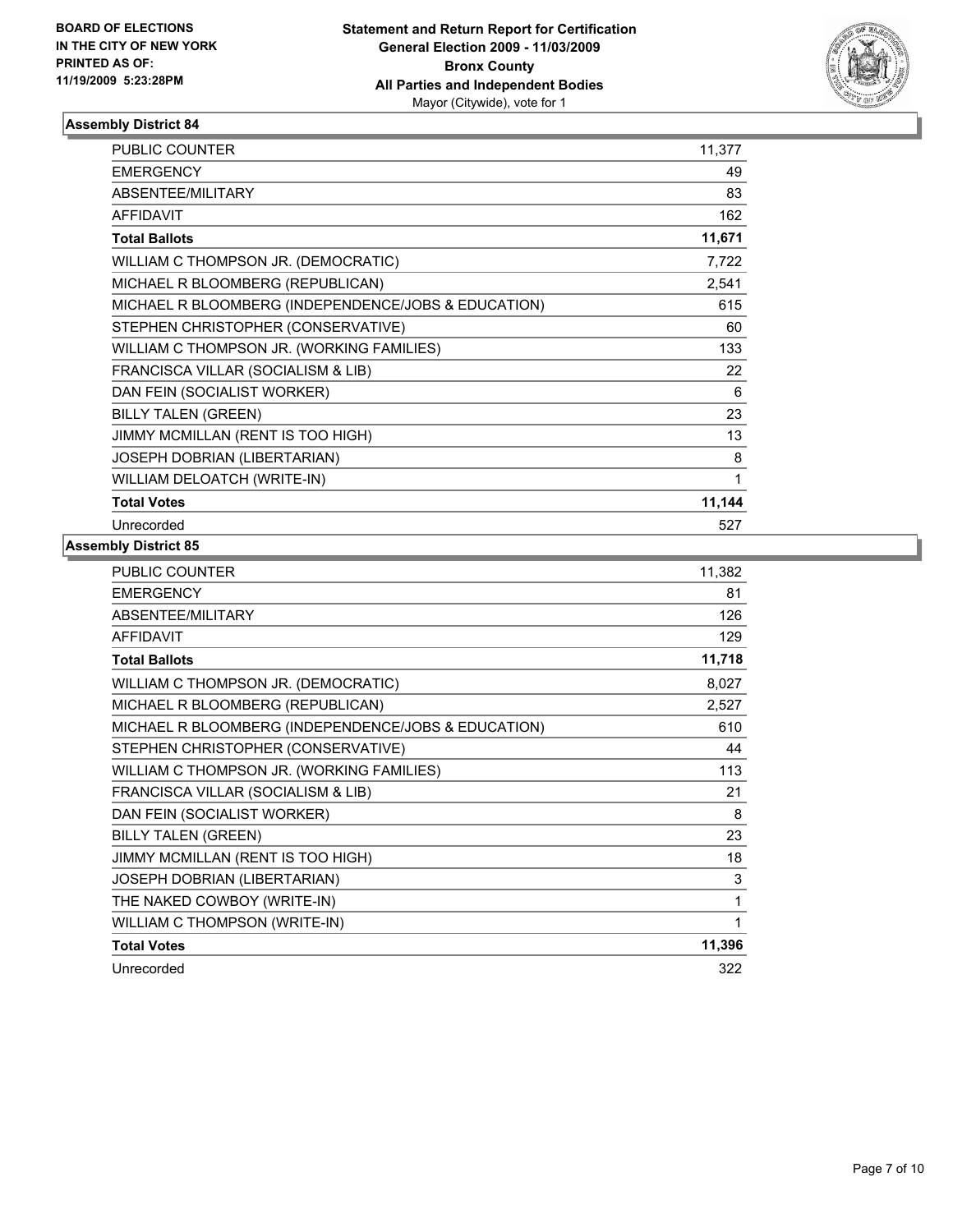

| PUBLIC COUNTER                                      | 8,648 |
|-----------------------------------------------------|-------|
| <b>EMERGENCY</b>                                    | 38    |
| ABSENTEE/MILITARY                                   | 74    |
| <b>AFFIDAVIT</b>                                    | 167   |
| <b>Total Ballots</b>                                | 8,927 |
| WILLIAM C THOMPSON JR. (DEMOCRATIC)                 | 5,856 |
| MICHAEL R BLOOMBERG (REPUBLICAN)                    | 2,074 |
| MICHAEL R BLOOMBERG (INDEPENDENCE/JOBS & EDUCATION) | 527   |
| STEPHEN CHRISTOPHER (CONSERVATIVE)                  | 49    |
| WILLIAM C THOMPSON JR. (WORKING FAMILIES)           | 83    |
| FRANCISCA VILLAR (SOCIALISM & LIB)                  | 16    |
| DAN FEIN (SOCIALIST WORKER)                         | 2     |
| <b>BILLY TALEN (GREEN)</b>                          | 13    |
| JIMMY MCMILLAN (RENT IS TOO HIGH)                   | 8     |
| JOSEPH DOBRIAN (LIBERTARIAN)                        | 2     |
| <b>Total Votes</b>                                  | 8,630 |
| Unrecorded                                          | 297   |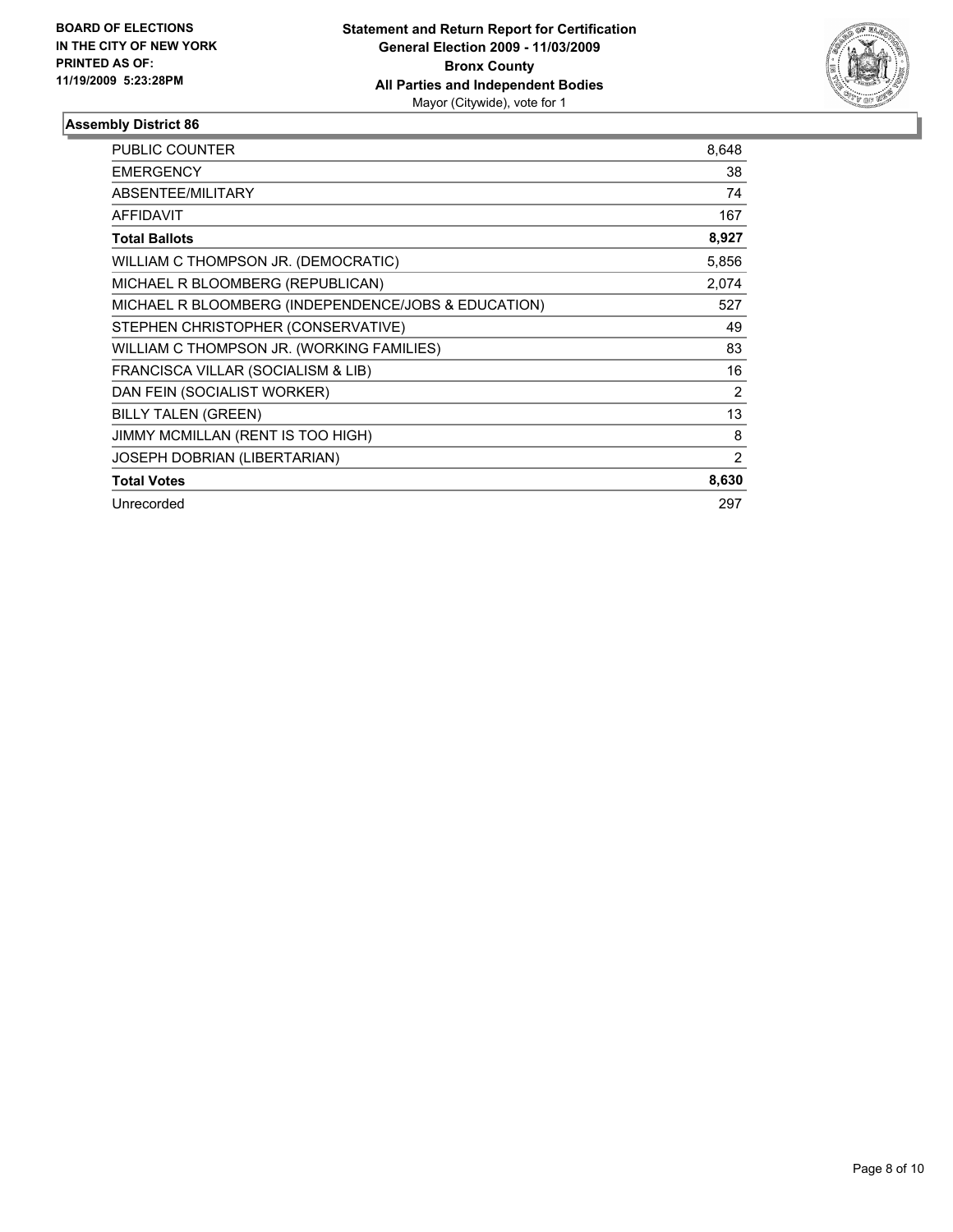

**Total for Mayor (Citywide) - Bronx County**

| PUBLIC COUNTER                                      | 143,992      |
|-----------------------------------------------------|--------------|
| <b>EMERGENCY</b>                                    | 635          |
| ABSENTEE/MILITARY                                   | 2,610        |
| AFFIDAVIT                                           | 1,701        |
| <b>Total Ballots</b>                                | 148,938      |
| WILLIAM C THOMPSON JR. (DEMOCRATIC)                 | 86,899       |
| MICHAEL R BLOOMBERG (REPUBLICAN)                    | 42,066       |
| MICHAEL R BLOOMBERG (INDEPENDENCE/JOBS & EDUCATION) | 11,730       |
| STEPHEN CHRISTOPHER (CONSERVATIVE)                  | 1,480        |
| WILLIAM C THOMPSON JR. (WORKING FAMILIES)           | 1,946        |
| FRANCISCA VILLAR (SOCIALISM & LIB)                  | 253          |
| DAN FEIN (SOCIALIST WORKER)                         | 120          |
| <b>BILLY TALEN (GREEN)</b>                          | 434          |
| JIMMY MCMILLAN (RENT IS TOO HIGH)                   | 217          |
| JOSEPH DOBRIAN (LIBERTARIAN)                        | 104          |
| ANTHONY WEINER (WRITE-IN)                           | 2            |
| BARBARA TURKEWITZ (WRITE-IN)                        | 2            |
| CIATTA BAYSAH (WRITE-IN)                            | $\mathbf{1}$ |
| DEMSI SCHANEL (WRITE-IN)                            | 1            |
| DONA FELA (WRITE-IN)                                | 1            |
| EDWARD I. KOCH (WRITE-IN)                           | 1            |
| FRANCISCO SPIES (WRITE-IN)                          | 1            |
| <b>GERALD PINSKEY (WRITE-IN)</b>                    | 1            |
| <b>IVERKA SPIES (WRITE-IN)</b>                      | 1            |
| JASMINE NESBIT (WRITE-IN)                           | 1            |
| JEFFERY FEDER (WRITE-IN)                            | 1            |
| JOSHUA B. ISAACSON (WRITE-IN)                       | 1            |
| K-SEA B.D. CAREY (WRITE-IN)                         | 1            |
| MANUS WARD (WRITE-IN)                               | 1            |
| MARK E-BEY (WRITE-IN)                               | 1            |
| MICHAEL R BLOOMBERG (WRITE-IN)                      | 3            |
| PAUGH SHADOW (WRITE-IN)                             | 1            |
| PAUGH W SHADOW (WRITE-IN)                           | 1            |
| RABBI SCHLOMO CARLEBACH (WRITE-IN)                  | 1            |
| RUDOLPH GIULIANI (WRITE-IN)                         | 1            |
| SALLIE L.YOUNG (WRITE-IN)                           | 1            |
| THE NAKED COWBOY (WRITE-IN)                         | $\mathbf 1$  |
| TYRRELL EILAHOL (WRITE-IN)                          | 1            |
| WILLIAM C THOMPOSON JR (WRITE-IN)                   | 1            |
| WILLIAM C THOMPSON (WRITE-IN)                       | 1            |
| WILLIAM DELOATCH (WRITE-IN)                         | 1            |
| <b>Total Votes</b>                                  | 145,279      |
| Unrecorded                                          | 3,659        |